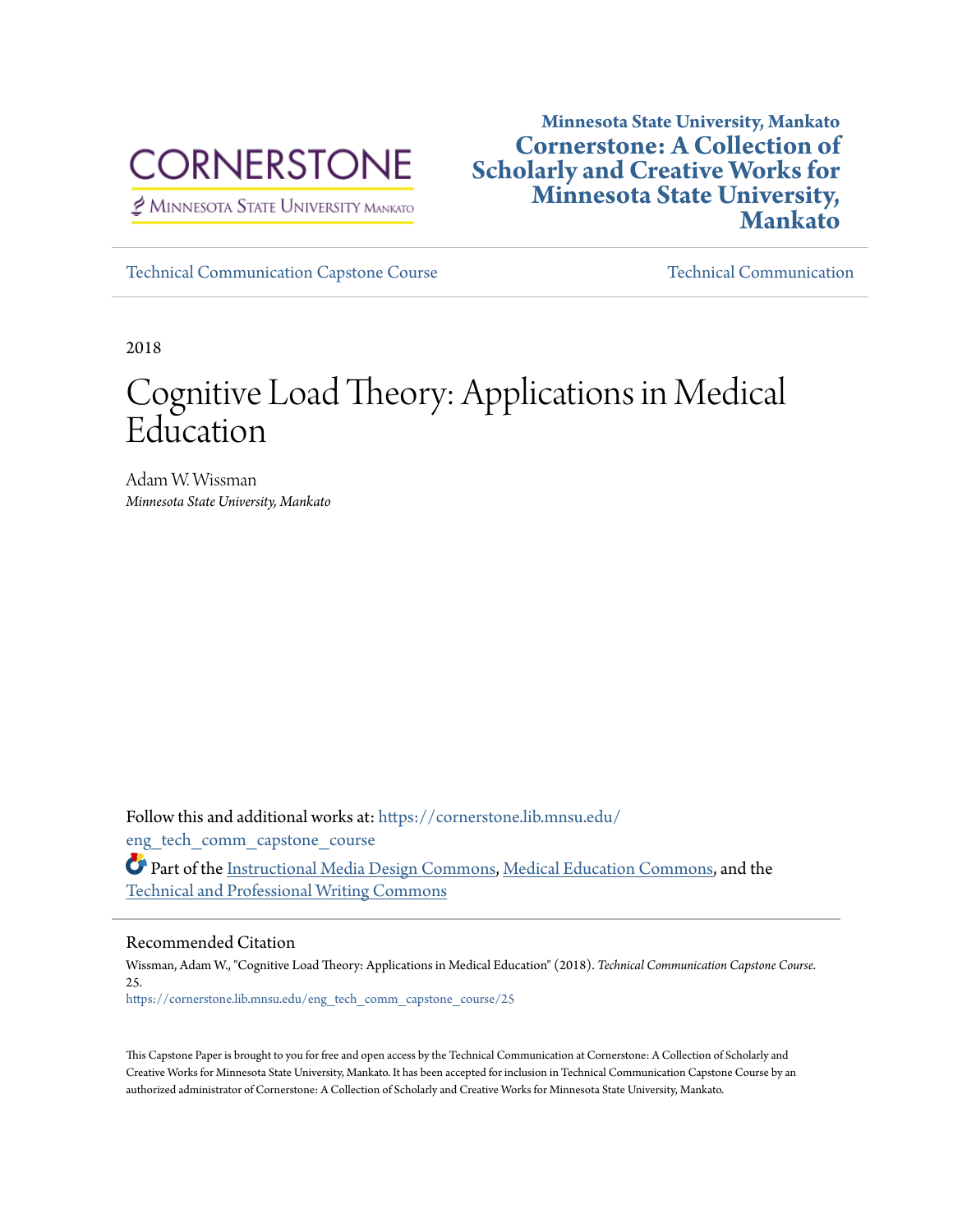# Cognitive Load Theory

# Applications in Medical Education

**Adam W Wissman Eng 696: Capstone Course in Technical Communication 5/3/18**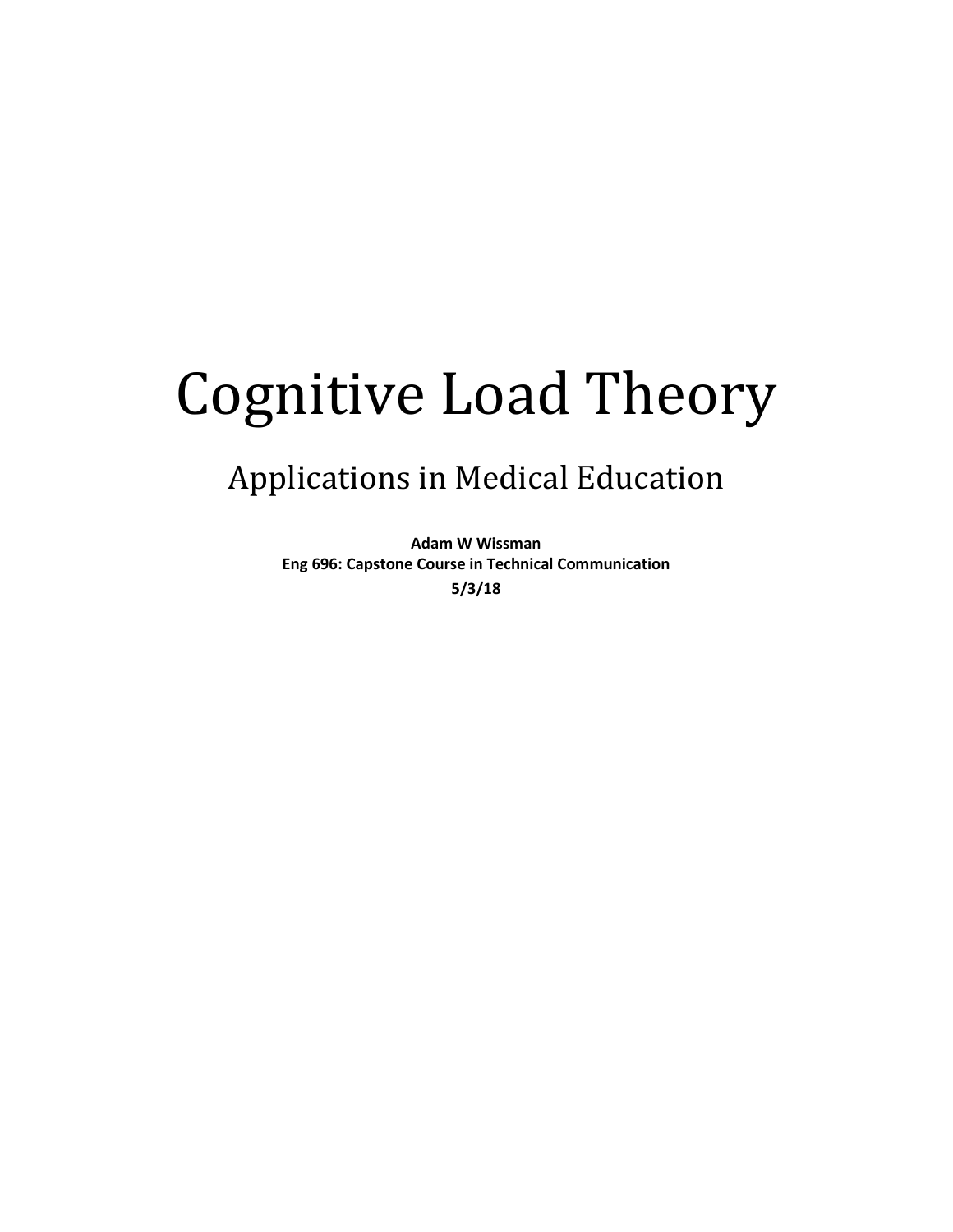#### Abstract

This article examines how cognitive load theory can help instructional designers in medical education design material and content to best suit their audience. Through the examination of schema construction, working and long-term memory, biologically primary/secondary knowledge, and novice and experienced learners, this article proposes instructional design best practices. This article separates these best practices into three categories: activities, pre-lecture resources, and teaching strategies, which can be applied to either novice learners or experienced learners.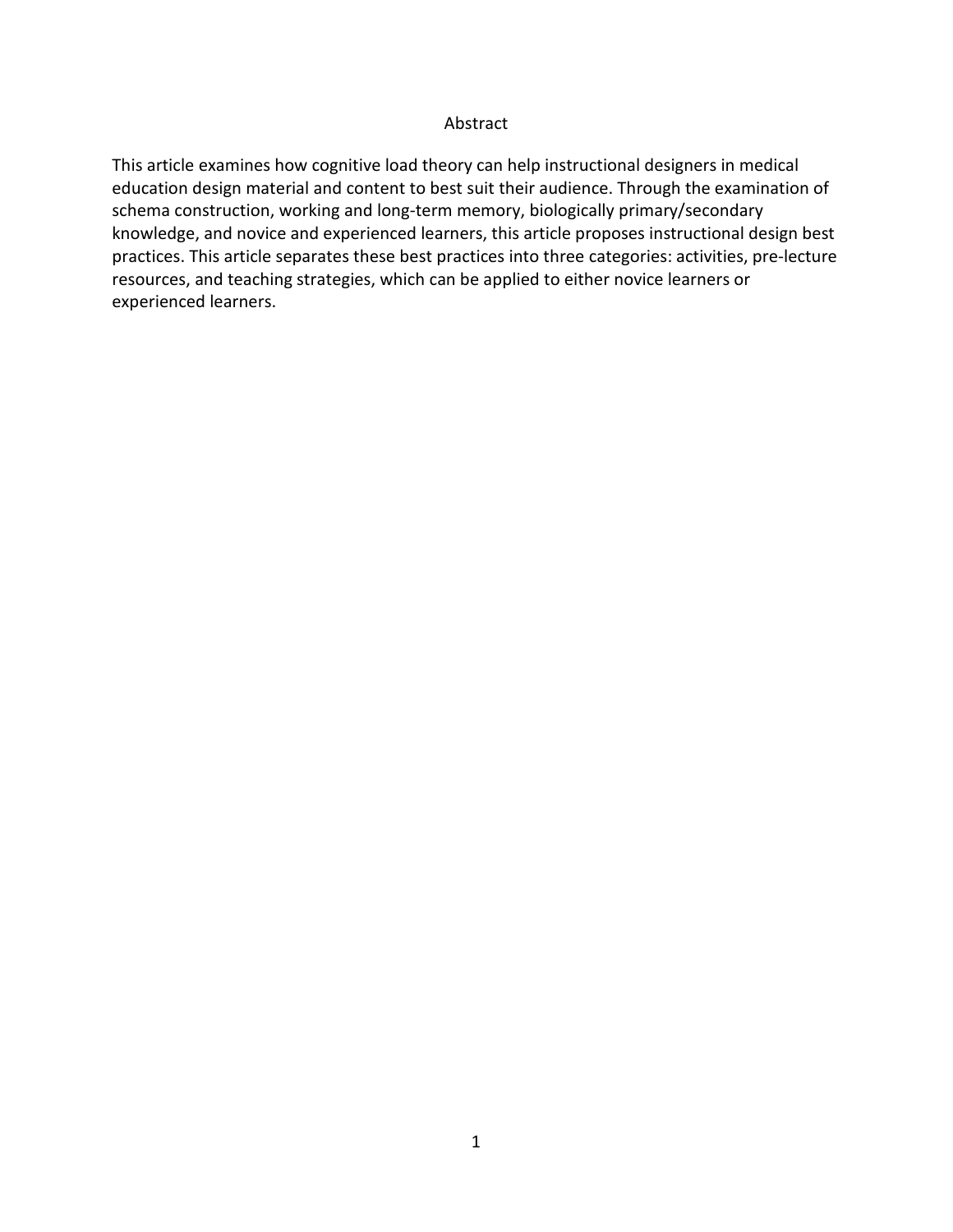# **Table of Contents**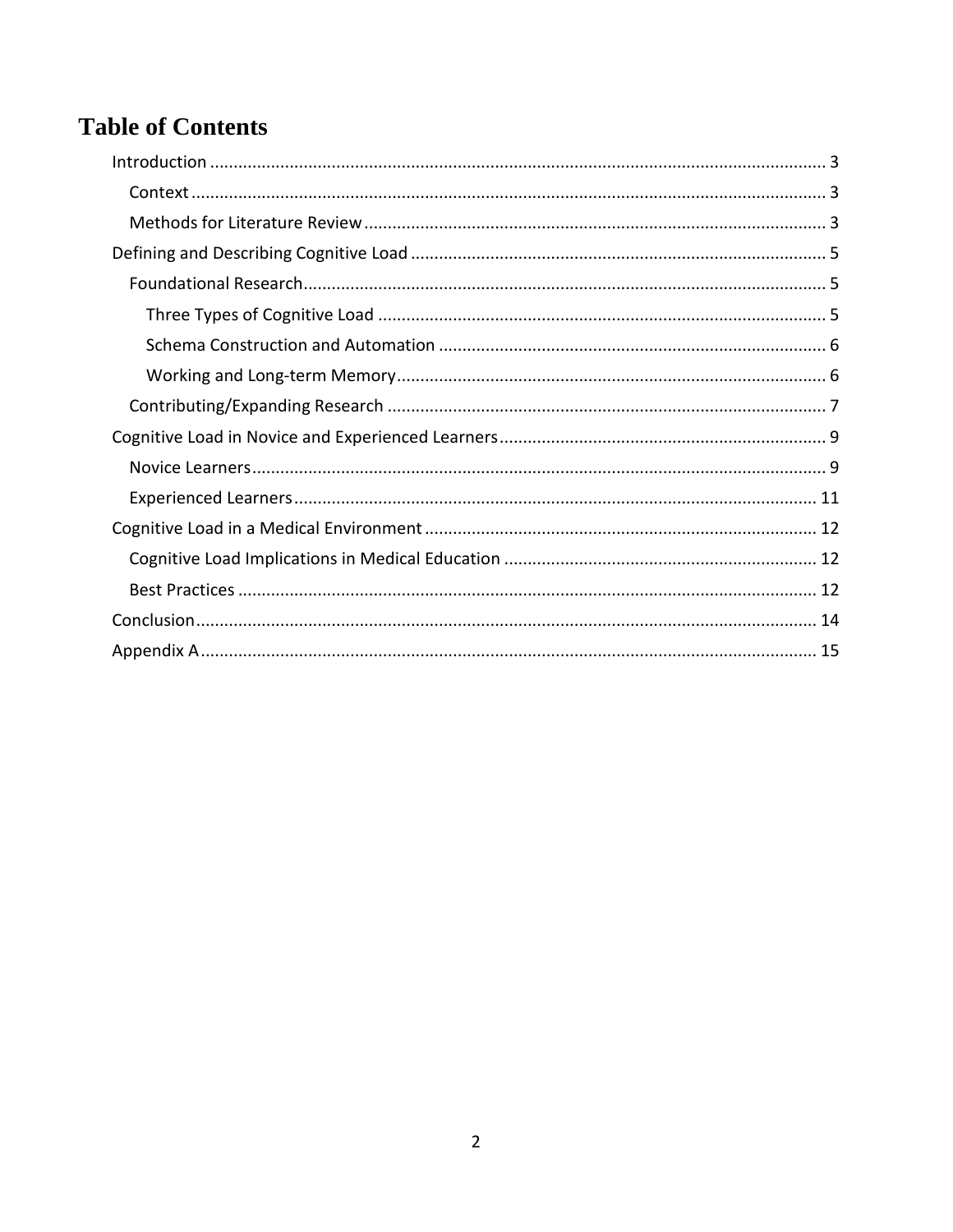# <span id="page-4-0"></span>**Introduction**

### <span id="page-4-1"></span>**Context**

Cognitive load theory (CLT) is, perhaps, one of the more scientific educational theories in the lexicon of education professionals, which makes the concept especially appealing to the medical education community; however, many medical education professionals lack a clear understanding of its basic concepts and how these concepts may affect their audience or learners. Cognitive load theory seems to lie beneath many of the techniques and strategies used in education such as micro-learning, formative/summative assessments, and teaching to different learning styles (among many others). Yet, CLT has not been as thoroughly studied in professional contexts. Professionals need to conduct research into the best methods for them; this is due to the fact that the instructional design field has very different audiences, resources, and topics. Unfortunately, institutions and companies do not often support this research, or time may not allow for the research to be conducted. This, regrettably, creates a gap in how existing research relates to the specific audiences that instructional designers and technical communicators encounter. CLT is often mentioned when professionals discuss the most effective methods to communicate concepts to an audience, and during conversations about different techniques, such as micro-learning. A great deal of curiosity about cognitive load theory exists among professionals in the instructional design field, which is my professional area of expertise. I have spent the entirety of my professional career in the education field initially as a high school teacher, and currently as senior instructional design specialist at Mayo Clinic. The goal of this article is to explore CLT as a general concept and CLT as it relates to materials presented to post-secondary students in a medical institution. The cognitive load on students in a medical education setting is extremely high due to the workload placed on students and the advanced concepts that they study. The ultimate goal will be to help instructional design professionals and technical communicators in the medical education field communicate with their audience and improve their audience's educational experience. As this paper progresses, implications of CLT in medical education will be highlighted in short sections culminating with a proposed list of best practices in Appendix A.

To provide a brief history and introduction of the topic, CLT can be traced back to the 1950s, but the concept was really defined in the 1980s and 90s by John Sweller, an Australian psychologist. The theory, briefly, is concerned with the effort dedicated to learning new information and whether instructional design can have a positive effect on the effort needed to learn the new material. There are three types of cognitive load: intrinsic, extraneous, and germane. These types of cognitive load will be explored, along with other concepts, later in this article.

#### <span id="page-4-2"></span>**Methods for Literature Review**

This literature review will consist of sources that describe and define CLT, identify strategies for novice and experienced learners, and identify implications and best practices for using CLT in a medical environment. To conduct the search for sources, Minnesota State University,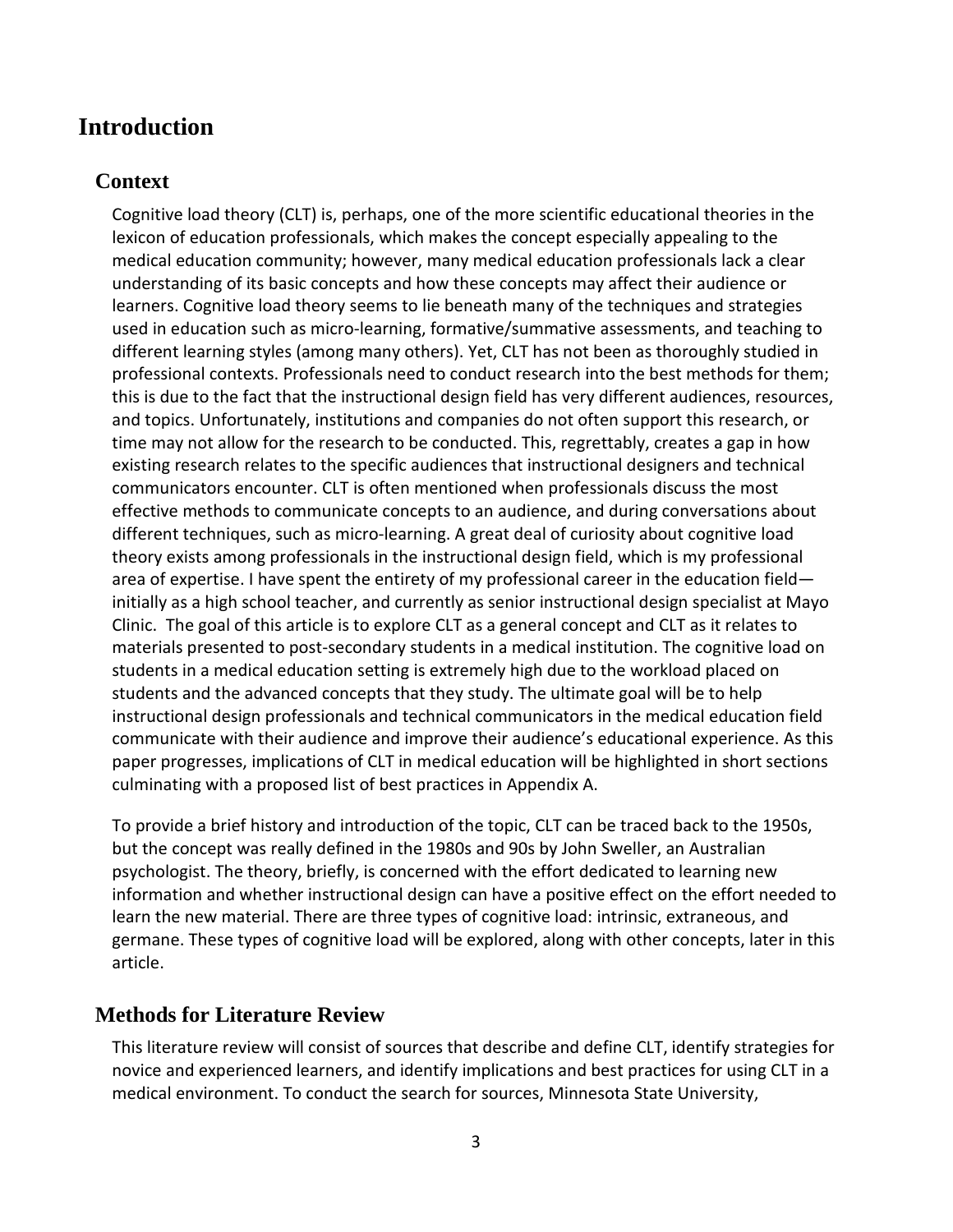Mankato's MavScholar feature was utilized to find scholarly articles, books, and more. Initially, searches were for descriptive or defining articles. These searches returned a number of useful articles—the most useful of them were three articles written by John Sweller. After these defining and descriptive articles, which will help readers understand core concepts, were found, efforts were made to further specialize and refine the search criteria. The next round of searches was for studies and research conducted in an educational setting. Not surprisingly, studies and research conducted in an educational setting on CLT were not hard to come by. After reviewing this research, the content showed that learners in higher education are split into two categories—novice learners and experienced learners—and these are the themes that will be explored in the second section. The final step in finding sources for this article, was to look for CLT research that pertains to a medical or medical education environment. These sources were more elusive; however, they were not terribly difficult to find. In a manner consistent with the other two sections of this article, results were narrowed down to five sources for analysis in this article.

In total, over twenty sources were reviewed for use in this article, and this number was ultimately trimmed down to fifteen. Of these fifteen sources, six of them fell into the "defining/describing" theme, five fell into the "novice/experienced learner" theme, and five sources fell into the "medical education" theme. As is the case with any research article, the neat five/six sources for each section strategy was altered as information from sources ultimately was a better fit elsewhere in this article. The sources used in this article were chosen due to their potential application to the medical education field and similarly to the typical medical education professional and student (for example, studies on elementary students were not included). As each source was reviewed, the following questions were asked:

- 1. Is this source credible?
- 2. How does this source define or expand on CLT?
- 3. Does this source contain actionable information?
- 4. Is there a relation to medical education?
- 5. What instructional design methods may be used to test the findings of this source?

As was mentioned previously, this article will concentrate on defining and descriptive articles, differentiating between novice and experienced learners, and implications and best practices in a medical education environment. The defining and descriptive section will include three articles by John Sweller and two articles that build upon his research. The novice/experienced learner section will explore strategies for reaching novice learners and experienced learners. Finally, the medical education section will examine implications for cognitive load in a medical education setting, and best practices for instructional designers and medical education professionals. Each section and subsection will examine the methods used in the study or article and implications for the instructional design and technical communication field.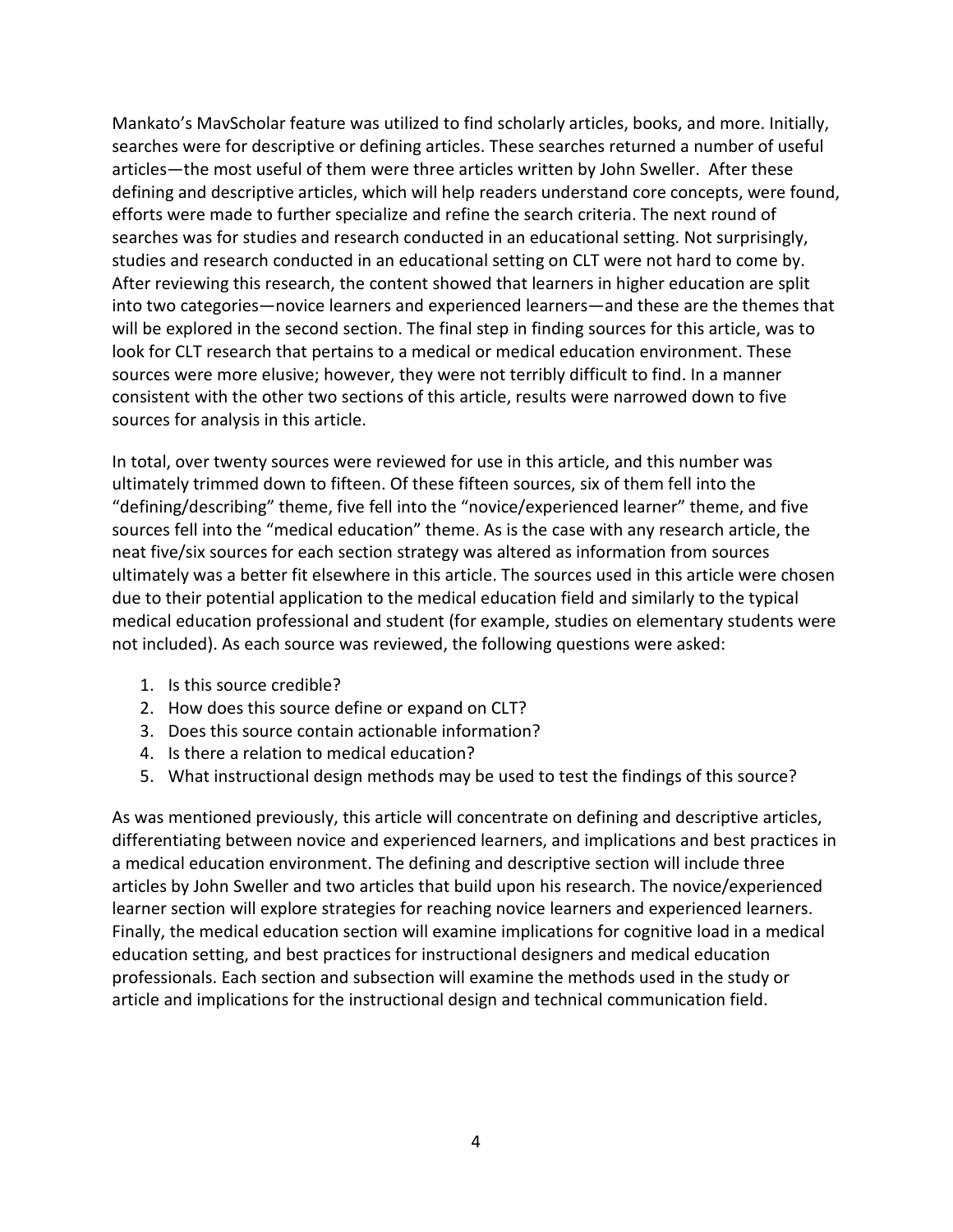# <span id="page-6-0"></span>**Defining and Describing Cognitive Load**

## <span id="page-6-1"></span>**Foundational Research**

John Sweller has contributed the bulk of foundational research in CLT. His research in the 1980s and 1990s is considered seminal to the field of cognitive load research. This is evidenced by the number of papers that he has authored or coauthored and the number of articles that cite his work. Continuing themes in Sweller's work include the three types of cognitive load (intrinsic, extraneous, and germane), schema construction and automation, working memory, and longterm memory—specifically how these functions affect the learning of new concepts and information (Sweller, 1994; Sweller, 2016; Sweller, van Merriënboer, & Paas, 1998). This section will explore these concepts and their implications for the medical education instructional design community.

#### <span id="page-6-2"></span>**Three Types of Cognitive Load**

Intrinsic cognitive load is the level of difficulty associated with a topic, concept, or information being taught. The level of difficulty can change according to the topic. For example, the intrinsic load of learning basic addition will be very different from the load associated with advanced algebra. Intrinsic load is generally considered not to be influenced by instructional design; although, topics can be segmented or chunked into more meaningful pieces. Prior knowledge may also reduce intrinsic cognitive load. When a learner can relate the new information presented to something they already know about, intrinsic cognitive load may be reduced (Sweller, 1994).

Extraneous cognitive load is affected by how the information is presented by instructional designers and technical communicators. The goal of instructional design is to reduce the extraneous cognitive load on learners. So for example, if an instructor were describing the Golden Gate Bridge to students, using a visual medium such as a photograph, illustration, or video would reduce the extraneous cognitive load more than a verbal description of the bridge. The type of activity created by instructional designers can have a positive or negative affect on learners depending on the level of intrinsic cognitive load. For instance, if there were a high level of intrinsic cognitive load, the instructional designer would not want to create an activity with limited or no feedback, as this would increase the extraneous cognitive load (Sweller, 1994).

Germane cognitive load describes the effort taken to process and construct schemas. John Sweller defines schemas as, "a cognitive construct that organizes the elements of information according to the manner with which they will be dealt" (1994, p. 296). It is the goal of instructional design to increase the germane cognitive load thereby making it easier for students to process and construct schemas. Germane cognitive load is sometimes referred to as the good kind of load. While the goal of instructional design is to reduce extraneous cognitive load, making the learning too easy will reduce long-term learning and retention. Managing germane cognitive load can be a balancing act of providing information and content to the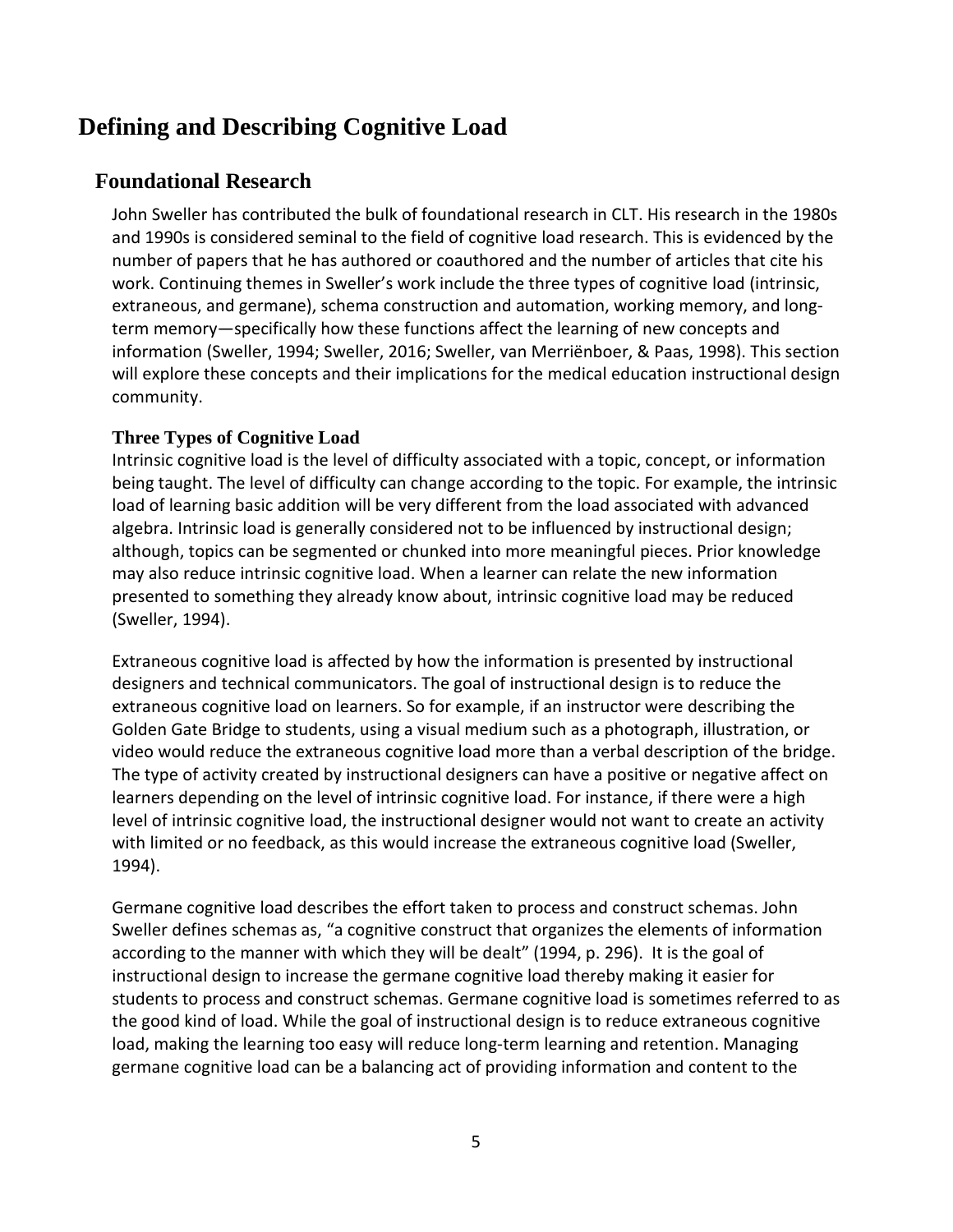learner, but providing limited feedback and guidance so the transfer of learning can take place (Sweller, van Merriënboer, & Paas, 1998).

#### <span id="page-7-0"></span>**Schema Construction and Automation**

One of the foremost concepts within CLT is the learners' acquisition of new schemas. John Sweller's article from 1994, "Cognitive Load Theory, Learning Difficulty, and Instructional Design" explores how the difficulty behind learning a concept can be determined; Sweller contends that schema acquisition and automation are the foremost tools for learning. This article concentrates on intrinsic cognitive load, which is constant and the level of which depends on the material. This article also explores element interactivity, which is the degree to which elements in the individual schemas interact. Because of this interaction, schemas must be learned simultaneously, and the more element interactivity that exists between schemas, the higher the intrinsic cognitive load will be. On the other hand, if schemas can be learned in succession, rather than at the same time, intrinsic cognitive load will be lower. For instance, a child learning to tie their shoes could do so by learning several different knots. Sweller's theory is that their learning will be improved if the learn these knots in succession (first mastering one knot before learning another method) than if they tried to learn multiple knots at the same time. Sweller suggests that extraneous cognitive load can interfere with learning in a negative way when there is high element interactivity, and that redesigning content when there is low element interactivity often will not have much effect. Element interactivity can be a useful concept to describe the difficulty of learning material (1994).

#### *Implication in Medical Education*

The intrinsic cognitive load in the medical education field can be extremely high due to the complicated concepts and high workload placed on students and learners. Sweller's article from 1994 indicates that instructional design in this area could be improved by concentrating on successional learning. That is, if instructional design concentrates on teaching one concept or schema in a series and achieving mastery before moving on to the next, the learners' intrinsic cognitive load will be lower.

#### <span id="page-7-1"></span>**Working and Long-term Memory**

CLT also examines the role of working memory, or short-term memory, in learning and schema acquisition. In their 1998 article, John Sweller, Jeroen van Merriënboer, and Fred Paas describe the importance of working memory and long-term memory as it pertains to CLT. They start by comparing working memory to consciousness, specifically that human consciousness is capable of monitoring the items in the working memory. They go on to note that working memory is capable of holding about seven items at a time. Additionally, humans typically are processing these items in some way, which reduces the number of items capable of being held in working memory to two or three. When learning new concepts, the working memory can quickly become overwhelmed if occupied with anything beyond simple cognitive activities (1998).

In his 2016 article "Working Memory, Long-term Memory, and Instructional Design," John Sweller expands on the concept above by discussing "biologically primary and biologically secondary knowledge." Biologically primary knowledge is knowledge that human beings have acquired over countless years and ages—knowledge that we have evolved to acquire. Examples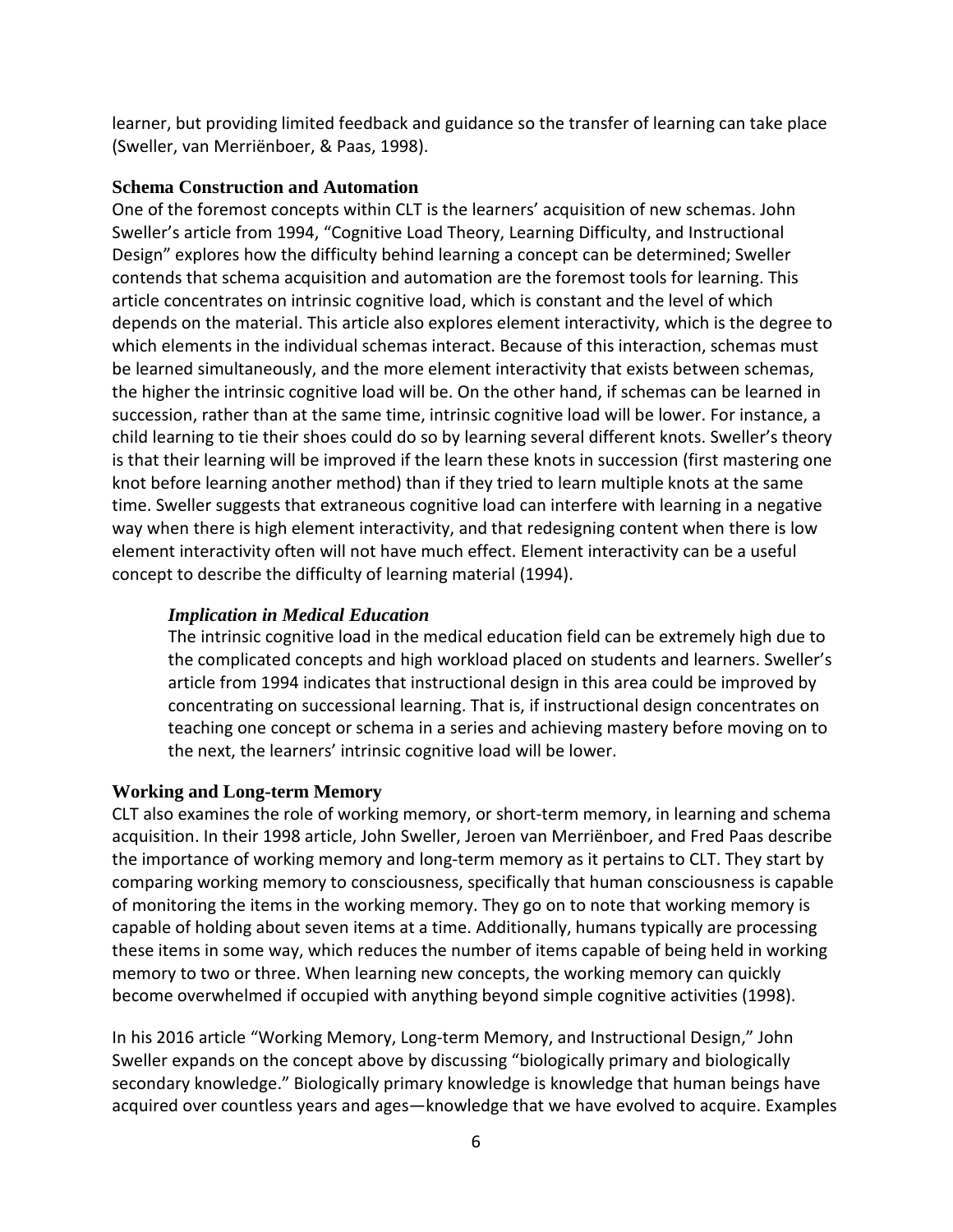include recognizing facial features, navigating to a known location, and listening and speaking. Learning these skills occurs unknowingly and effortlessly, and does not apply to working memory limitations. On the other hand, biologically secondary knowledge consists of information we need for social and cultural reasons, and must be learned with the assistance of primary knowledge. Biologically secondary knowledge includes nearly every topic taught in educational institutions (2016). Unfortunately, for instructional designers within the medical education field, this would include nearly every topic or concept they need to train or teach.

A partner or counterpart to working memory, long-term memory is also a core concept of CLT. Long-term memory is not a function that human beings are aware of until it has been filtered through their working memory. On multiple occasions, Sweller discusses the concept of "novice-expert differences," and how they may come in to play in the learning process. Sweller describes how an expert chess play may look at a chessboard, see it as a single entity, and be able to see their best possible move based on the position of the pieces on the board. This is in contrast to the novice chess player who will see a chessboard, pieces, moves, and strategies as separate entities. Because of their prior knowledge and expertise, experts are better able to quickly adapt their strategy based on board configurations. Novice players need to gain this ability through practice, and as they gain experience, they are better able to adapt, as the experts are (Sweller, 1994; Sweller, van Merriënboer, & Paas, 1998).

#### *Implication in Medical Education*

Instructional designers in medical education can provide this experience to the learners by communicating concepts and providing repeated, alterable simulated practice for learners. This may come in the form of case-study practice, simulation center practice, and self-directed learning.

### <span id="page-8-0"></span>**Contributing/Expanding Research**

Although he has continued to contribute to the subject of CLT, the bulk of John Sweller's research and contributions occurred in the 1980s and 1990s, and a great deal of research has been conducted into CLT since. Some of this research has contributed to defining and expanding upon CLT, while some has raised questions to its validity.

One example of research that proposes some alterations to the theory is Gerjets and Scheiter's paper, "Goal Configurations and Processing Strategies as Moderators Between Instructional Design and Cognitive Load: Evidence from Hypertext-Based Instruction," (2003) which investigates CLT, and proposes some augmentations to the theory based on evidence from hypertext-based instruction. Gerjets and Scheiter investigate the relationship of instructional design and cognitive load; specifically how the role of goal configurations and processing strategies can play between the two. Gerjets and Scheiter argue that teacher goals, learner goals, and processing strategies should be incorporated into the CLT model. The authors assert that these augmentations are necessary due to the weak link between instructional design and cognitive load in self-controlled learning environments (2003).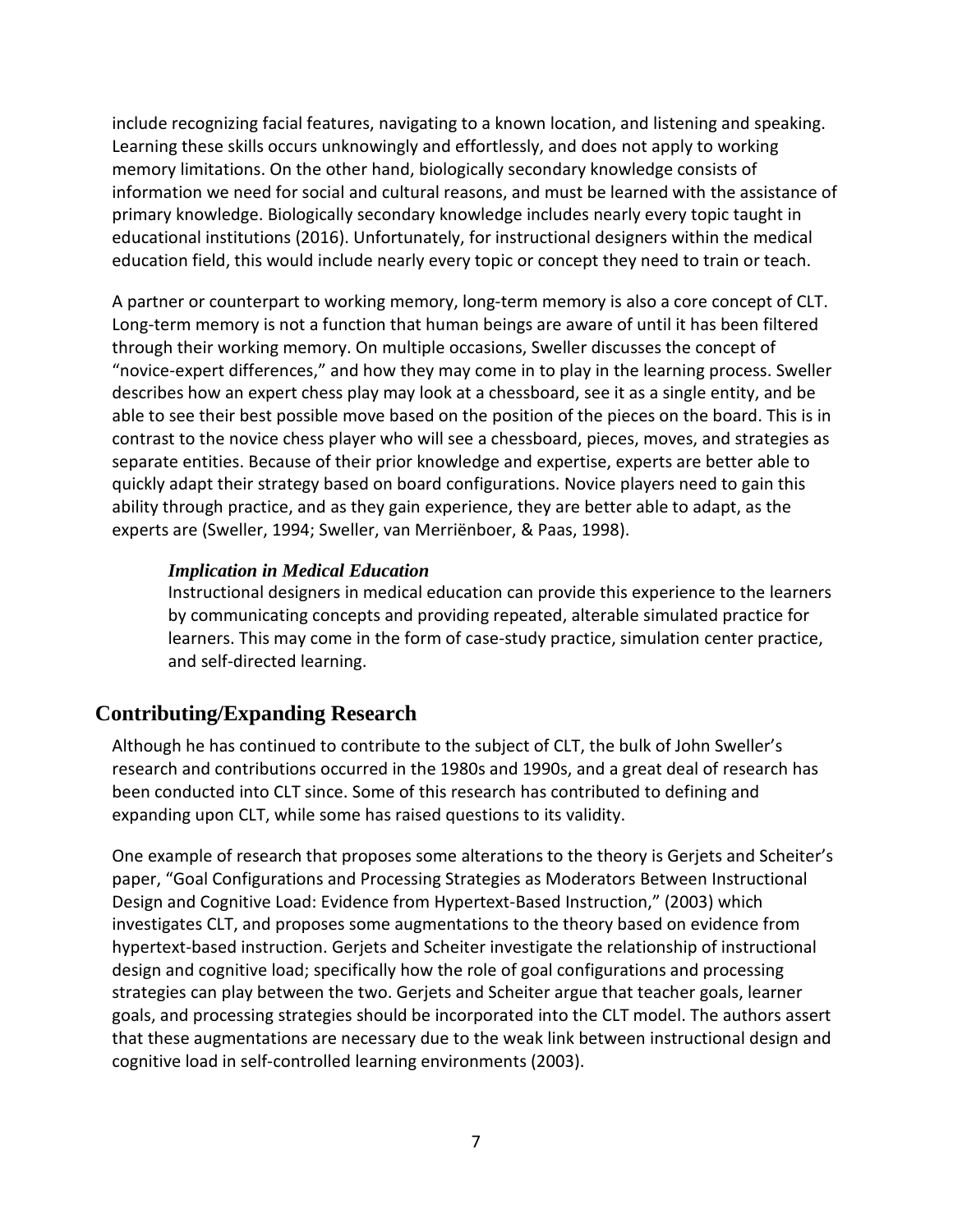Although analyzing learners, writing measurable objectives, and determining outcomes is considered by many to be a best practice in instructional design, Gerjets and Scheiter argue that these items should be represented within the CLT structure as well. While the inclusion of these factors in the accepted structure of CLT may not be within the scope of the average instructional designer, instructional designers and technical communicators can make efforts to build these items in to their workflow processes and procedures to better analyze and plan their work.

Kalyuga's 2009 article, "Instructional Designs for the Development of Transferable Knowledge and Skills: A Cognitive Load Perspective," reviews several other articles and seeks to analyze their messages and results as they pertain to developing flexible, transferable skills and expertise. The article focuses on CLT as it relates to developing a profound understanding and transferable skills as well as higher-level thinking and self-regulation. This article examines how instructional design support and self-regulation skills might increase learners' abilities to transfer their own knowledge and skills. The article concludes that a more thorough understanding of how germane cognitive load increases learning is needed, as well as a way to measure cognitive load levels and cognitive process levels (2009). Kalyuga's research here harkens back to Sweller's research on working and long-term memory where he describes the novice-expert differences as they relate to chess. Sweller described how novice players gradually improved in adapting their play through practice and experience (Sweller, 1994; Sweller, van Merriënboer, & Paas, 1998). Kalyuga's article suggests that perhaps illustrations that may reduce extraneous load can also hurt actual learning due to the fact that may reduce the actual experience of learning by giving learners a diagram, which tells them how to do something but takes away the actual experience of learning the process. Kalyuga identifies this as a concept that should be investigated further (2009).

#### *Implication in Medical Education*

This finding may have a significant impact on instructional design as it pertains to workforce training. Often, instructional designers include process flows, instructions, procedures, and illustrations as a basic element of their job; however, results indicate that instructional designers should be putting more effort into designing activities that help the learners create these items for themselves.

One example of research that raises questions of validity in the accepted understanding of CLT is the 2007 article "A Reconsideration of Cognitive Load Theory." In this article, Schnotz and Kürschner review some central, theoretical problems with CLT based on empirical studies conducted on the subject. For instance, some of the empirical findings become questionable because the findings are subject to interpretation. This article reviews these issues by analyzing the theoretical differences between the different types of cognitive load. The article finds that the reduction of cognitive load can occasionally reduce, rather than enrich, the learning process. The authors include Vygotsky's concept of the zone of proximal development and research on implicit learning in their analysis (2007). Schnotz and Kürschner challenge multiple core concepts of CLT (e.g. fixed intrinsic load), but perhaps the most interesting argument they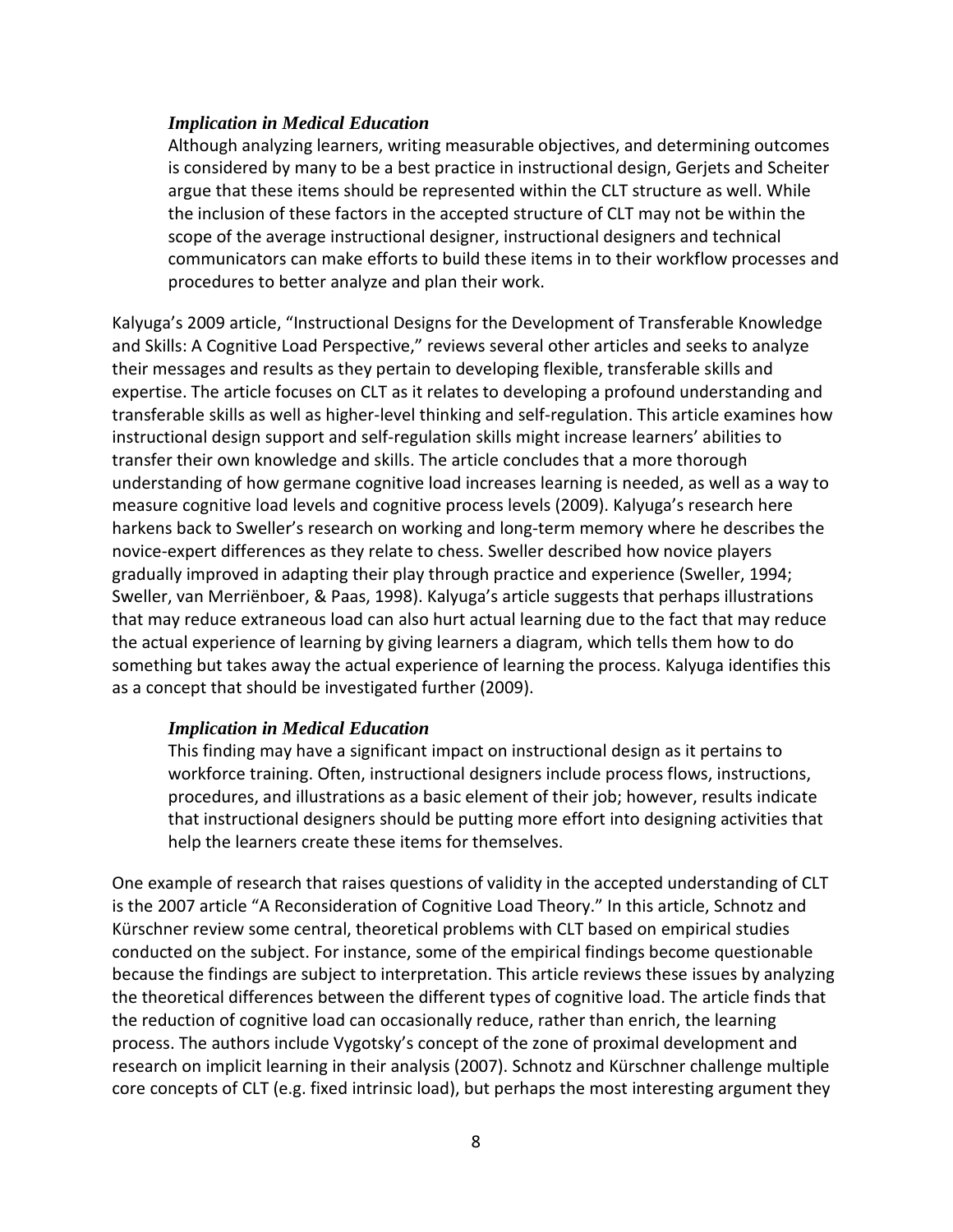make is that the reduction of cognitive load is not always beneficial to learning. This is similar to Kalyuga's findings that reducing extraneous load may be harmful to the learning process, Schnotz and Kürschner find that making learning too easy by reducing extraneous and intrinsic load ultimately hurts the learning process (Kalyuga, 2009; Schnotz & Kürschner, 2007). As mentioned above, these findings provide ample justification for further research into the pros and cons of reducing extraneous load, as well as which instructional design practices ultimately may benefit learners.

# <span id="page-10-0"></span>**Cognitive Load in Novice and Experienced Learners**

John Sweller identified two different types of learners—novice learners and experienced learners. Sweller maintained that the difference between the two is that novice learners have not yet acquired the schemas that an expert has (Sweller, 1994; Sweller, van Merriënboer, & Paas, 1998). In medical education, there is a stark contrast in the skill sets of those entering programs (such as a Ph.D. program) as novices and those leaving the programs as experts, making this differentiation especially important. In this section, we will examine how CLT in educational settings may differ when considering novice and experienced learners.

#### <span id="page-10-1"></span>**Novice Learners**

Many, if not most, learners that instructional designers will reach are individuals with limited knowledge of the subject matter. Michelle Cook (2006) discusses the visual representation of information in science classrooms and how design elements are critical to understanding these visual representations. The article combines empirical evidence in instructional design practices and includes theoretical ideas related to cognitive load to argue that instructional design can reduce the amount of cognitive load on novice learners. Cook's article also describes how outside influences, such as prior knowledge and individual differences, affect what effect a visual representation will have on learners' cognitive load. The article seeks to fully explore the potential impact visual representations have on learners, who may exist anywhere on a spectrum that ranges from novice to expert. Cook notes that novice learners:

Expend much of their cognitive resources interpreting the graphic and are left with few resources to link the representations. Even when novices attempt to interconnect representations, they often concentrate on surface features with no awareness of the underlying relevant features (2006, p. 1078).

This finding could have a significant impact on how instructional designers in a medical education setting create content for novice learners such as new residents. Instructional design, in this case, should teach the underlying knowledge first before supplying one or multiple graphics to residents. Instructional design in this situation would need to analyze the audience to determine what prior knowledge is present and what the audience does not yet know. Cook's article also notes that presentations that include both audio and visual cues are more effective than presentations that rely on one or the other. She also notes that the information should be presented in a way that helps students integrate the information (2006).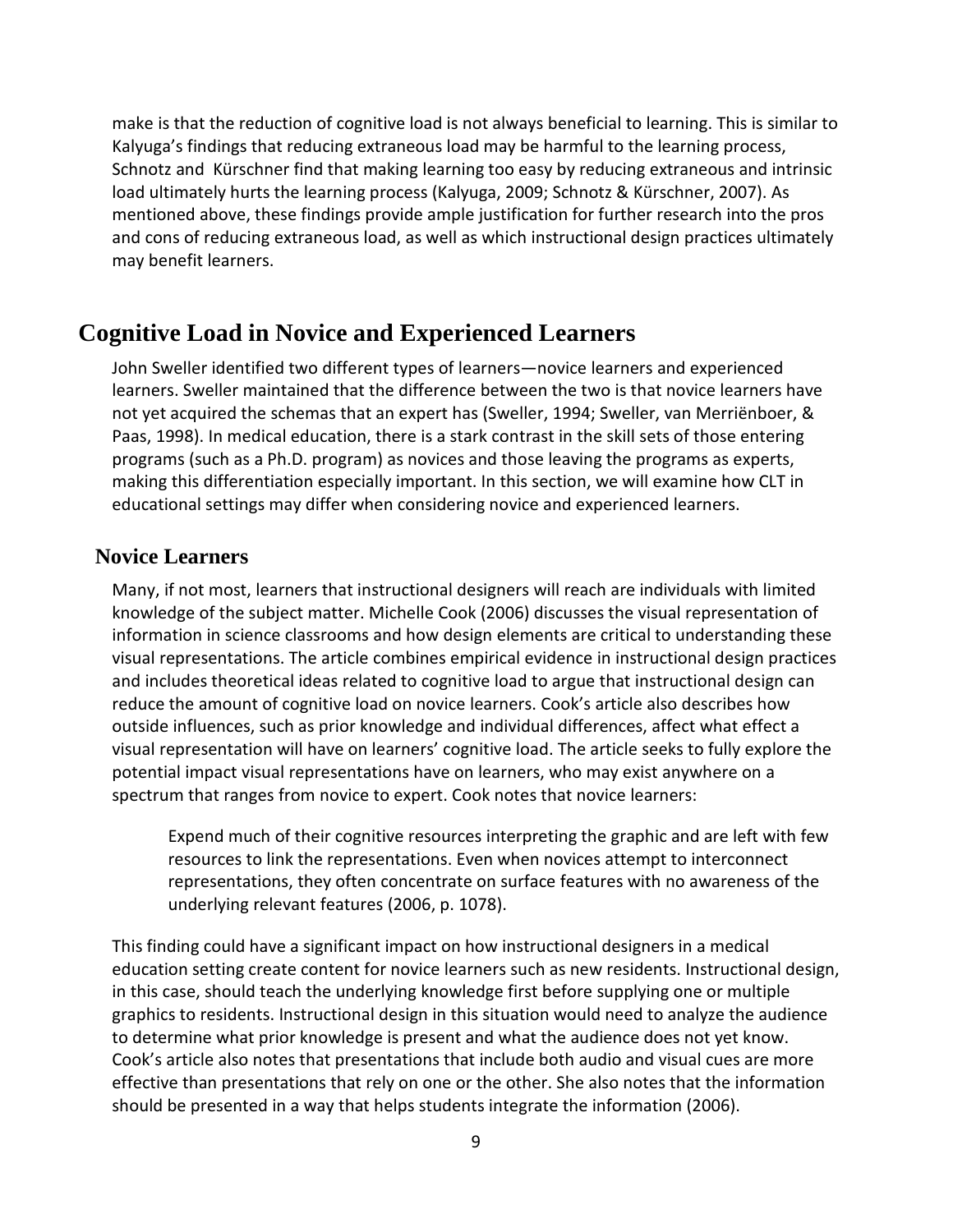Perhaps instructional design can implement interactive infographics, which include text, pictures, and pop-up information. For example, when a student hovers a mouse cursor over a specific area of an illustration or picture, a supplementary video could open to explain that area in more detail.

Russell and Hannon reached similar conclusions in their 2012 study that examines digital instructional content and its ability to support learners with varying learning abilities and provide learning opportunities for greater numbers of learners. Yet, digital instructional content often fails to address variation in student abilities. Universal Design for Learning ascertains that students should be provided with a variety of ways to represent and express knowledge. Russell and Hannon's study takes high school chemistry and seeks to understand the influence studentcentered, technology-based instructional design has on cognitive load. Their results show that when interactivity is low, high intrinsic cognitive load leads to poorer performance and increased workload; furthermore, that reducing extraneous cognitive load can help increase performance and reduce workload for tasks that include high interactivity (2012).

#### *Implication in Medical Education*

These findings further the assertion made in the previous paragraph that materials for novice users should incorporate multiple forms of media and that this media should be presented in such a way that users are able to learn the underlying relevant information before moving on to integrate other concepts.

One possibility for the media presented to students may be in the form of pre-lecture resources to help create prior knowledge. Michael Seery and Roisin Donnelly (2012) conducted a study of 49 freshmen university students in a chemistry course. Students were provided with pre-lecture resources that introduced important concepts from the upcoming lecture as well as a quiz covering the material. The research found that the pre-lecture materials helped to reduce the extraneous cognitive load on students while they were in class. The study also found that summative test results showed no difference in scores between the students with prior chemistry knowledge and without prior chemistry knowledge (2012).

#### *Implication in Medical Education*

Seery and Donnelly's research provides empirical evidence that shows the benefits of addressing underlying relevant information through pre-lecture materials before integrating other new concepts in the form of a formal lecture. Lecture remains a common method of imparting new information to learners in the medical education field, as it does in other higher education settings, so there is ample opportunity for instructional designers to work with faculty to develop materials of this nature.

In a 2014 article, Kaylor reviews CLT and instructional design from the perspective of a medical education—making note of the emphasis placed on testing outcomes and the struggle of educators to maintain student-centered learning environments. The article describes how CLT and instructional design are used in an undergraduate course on pharmacology for nursing. Over the course of an academic year, CLT was used to introduce four learning strategies into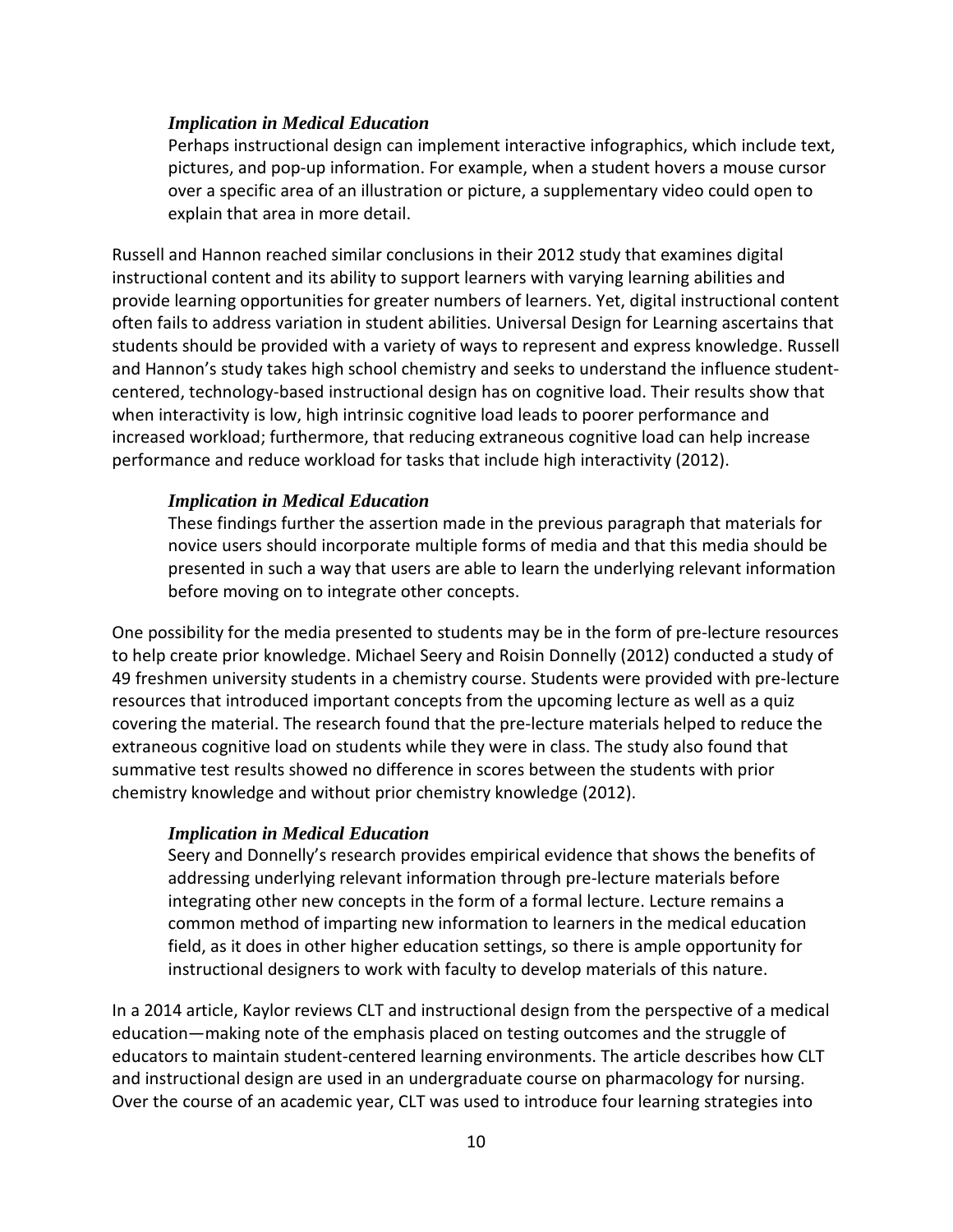the course: opening class with a review activity, giving students access to the lecture notes, using a "top 5" approach to learning (e.g. students were asked what five things they think they should remember about a certain drug), and identifying "need to know" vs. "nice to know" information. The study found that the implementation of these learning strategies promoted an atmosphere of active learning and an environment that focused on students' needs. Qualitative feedback was obtained from students' summative course evaluations at the end of each semester. The evaluation found that the lecture notes allowed students to actively listen to lectures without fear of missing important topics while taking notes, and allowed them to take notes directly on the printed lecture notes if needed, where they could identify if the information was "need to know" or "nice to know." Students also were engaged in the review activity at the beginning of class and even started requesting their favorite activities as the semester progressed. The instructor noted that the learning activities helped to create a "fun, engaging, and student-centered environment" (2014, p. 110). Instructional designers in a medical education setting can work with faculty members to develop materials and activities similar to these that would promote an active learning environment.

#### <span id="page-12-0"></span>**Experienced Learners**

Often, with programs that have a long duration, such as a Ph.D. program, one can see what has been termed the "expertise reversal effect." This effect refers to the fact that in longer running programs, instructional design that worked for novice learners does not have an effect on learners with more advanced levels of prior knowledge (van Merriënboer & Sweller, 2010). Because of this anomaly, instructional designers must take a different approach when designing materials for expert or experienced learners.

Several of these approaches are discussed in a 2005 article. Authors Gog, Ericsson, Rikers, and Paas examine how CLT has been effective when paired with instructional design in the initial or novice phase of skill acquisition. However, the "expertise reversal effect" has caused experts in CLT to start examining how instructional design should be altered as learners' knowledge increases. Gog et al. seek to understand how expertise is developed, and how expert performance research and the theoretical framework of deliberate practice have helped advance the understanding of advancing expertise. This article examines how specific activities and principles can help instructional designers create formats for mastery levels. For example, the authors identify that instructional design for experts should be "adaptive, individualized instruction, based on authentic tasks, that gradually allows learners to take control over the process" (2005, p.77). As students move from novice learners to expert learners, evidence finds that they should start shaping their own learning. Students should be identifying areas where they can improve and creating activities and learning that addresses these items. As students start taking a more active role in their learning path, they will become more capable of selfmonitoring and identifying further areas for improvement. Some possible first steps in this approach would be for instructional design to create activities where students self-explain, imagine, or anticipate future states as these activities can help students learn from their mistakes and difficulties (2005).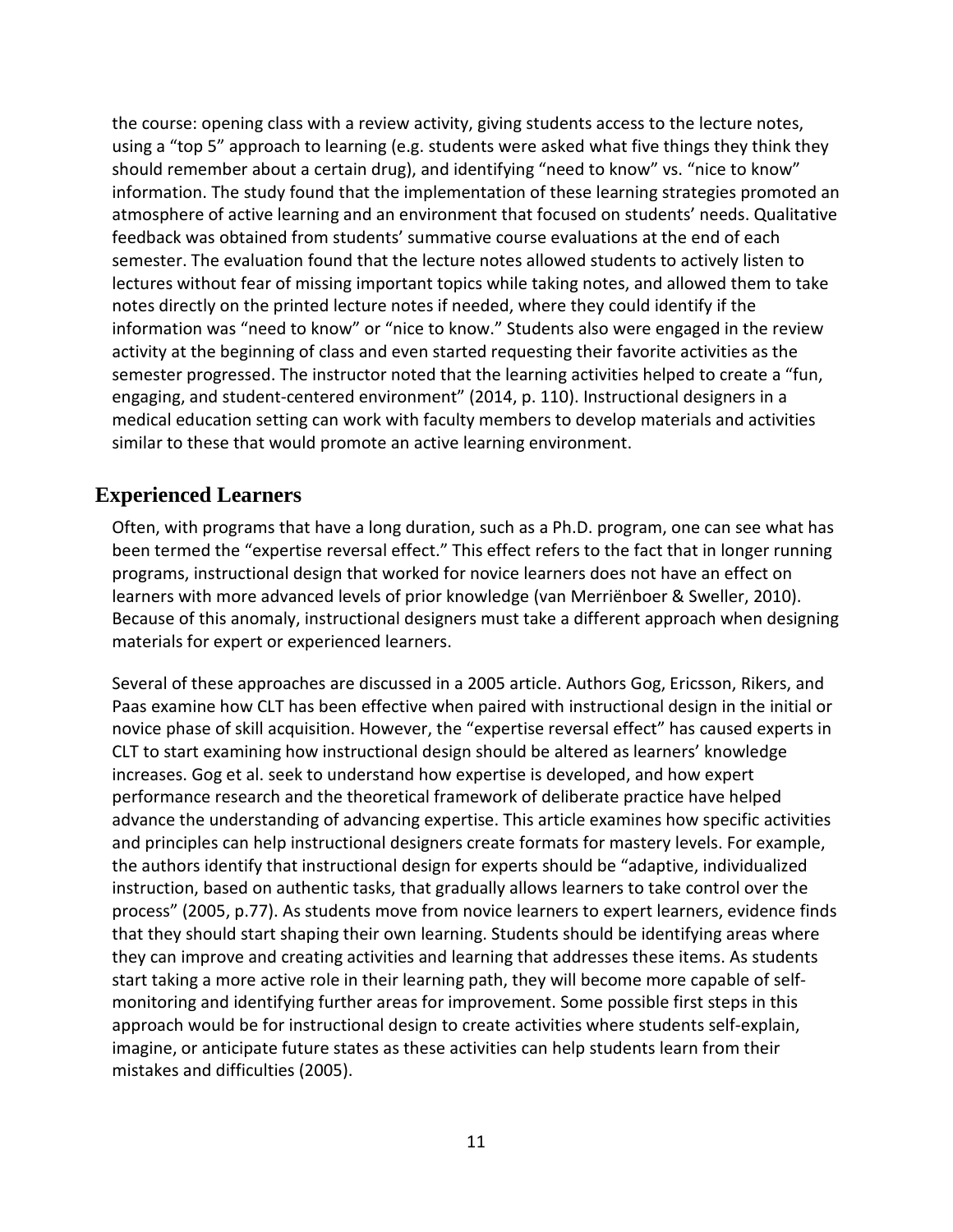This information is especially pertinent to a formal medical education setting because students typically enter this setting as novice learners but leave as experts. There is ample opportunity in core courses for methods like peer teaching, jigsaw activities, and other activities that would give these experienced learners more opportunity to explore the material. The implementation of these methods into a rich e-learning environment such as a learning management system is possible to record student progress. Programs such as VoiceThread could offer students the chance to complete these activities and allow for peer and instructor feedback and discussion.

# <span id="page-13-0"></span>**Cognitive Load in a Medical Environment**

A number of studies have been conducted in a medical education setting, such as Kaylor's work discussed in the last section; conversely, this section will concentrate more on what lessons CLT can teach those of us in the medical education field. This section will first examine the implications of CLT in medical education and then examine best practices.

### <span id="page-13-1"></span>**Cognitive Load Implications in Medical Education**

Instructional designers and medical education professionals should be aware of CLT's implications to the learners in their environment. These professionals must be able to provide materials and activities that will aid novice learners in the acquisition and automation of schemas, and provide the experience necessary to turn these novice learners into experienced learners and experts in their fields (Young, van Merriënboer, Durning, & Ten Cate, 2014). For the novice learners, instructional designers and medical education professionals must remain cognizant of the limitations of working memory, which is capable of holding a limited number of information elements at one time (Young & Sewell, 2015). Learning should be chunked out so that students' working memory is not overloaded, as this will have a negative effect on their progression from novice to expert. Novice learners should be supplied with multiple visual representations, which will aid in the construction of schemas, and practice opportunities that will aid in the automation of schemas (Cook, 2006; Sweller, 1994; Sweller, van Merriënboer, & Paas, 1998). After moving learners into the "experienced learner" category, they should be capable of quickly generating ideas while maintaining a methodical thinking process. The ability to recognize patterns will aid these learners in quickly identifying problems and the appropriate solutions, while a methodical thinking process and analytical skills will help them identify unique problems and create solutions. After learners have automated most of their schemas and have developed a profound understanding of their field of study, we can consider them to be experienced learners (Young, van Merriënboer, Durning, & Ten Cate, 2014).

#### <span id="page-13-2"></span>**Best Practices**

A fair question to ask may be, "what does all of this research tell us?" What actionable items can we come away with as an instructional designer or technical communicator? In "Cognitive Load Theory in Health Professional Education: Design Principles and Strategies," Jeroen van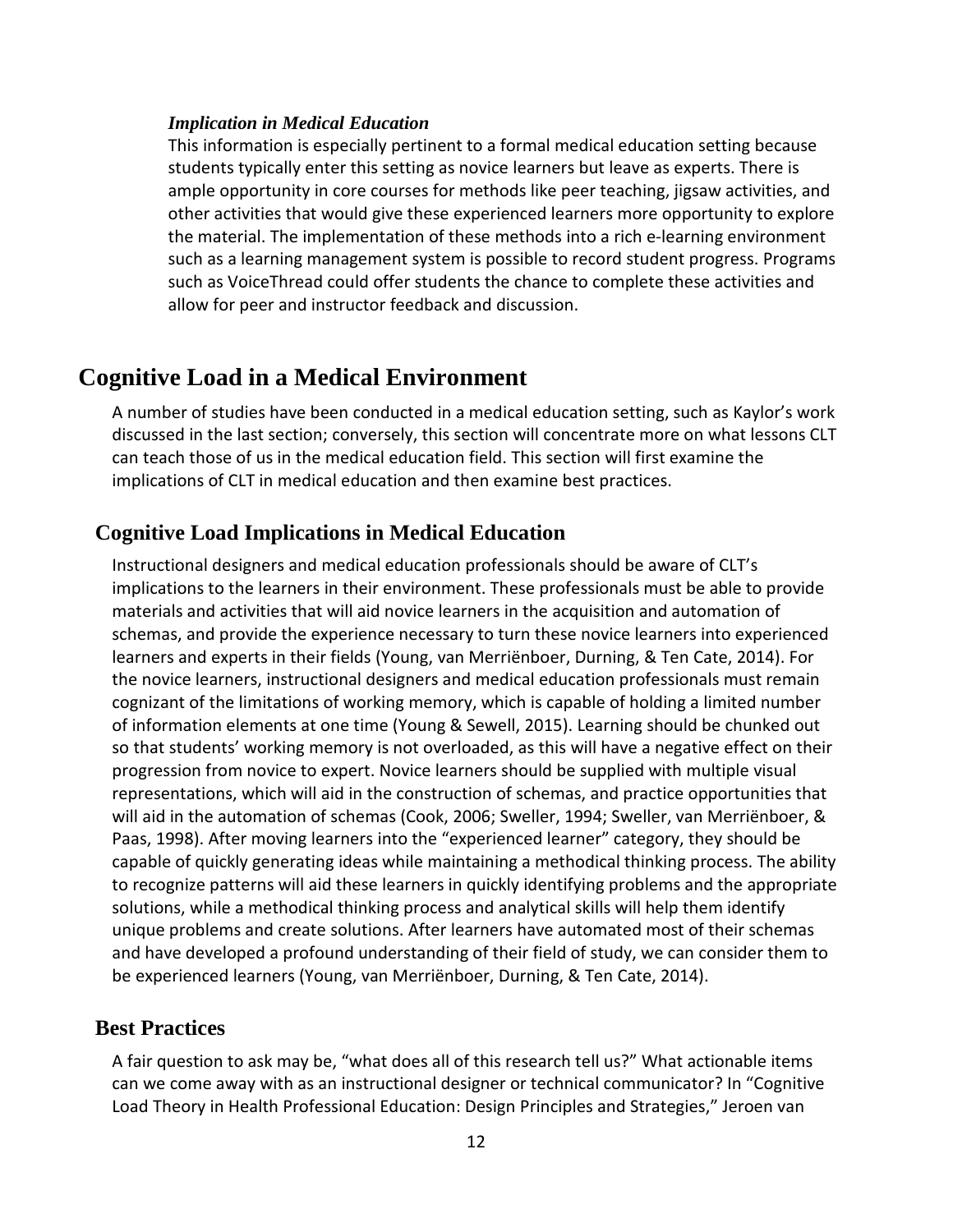Merriënboer and John Sweller (2010) discuss fifteen instructional design best practices and guidelines that help learners decrease the extraneous cognitive load that can be reduced by including goal-free tasks, examples, completion tasks, varying sources of information, presenting content in multiple ways, and reducing redundancy. Intrinsic load can be managed by ordering information and tasks in a simple to complex continuum. Germane load can be enhanced by increasing variability over tasks, including interference during practice of skills, and asking learners to provide their own explanations of concepts (2010).

#### *Implication in Medical Education*

A number of these principles can be directly applied to the medical education field. To decrease the extraneous load on students and employees, instructional designers can incorporate more activities that drive learners towards an unspecific goal. For example, designers could implement an activity that asks students to think of as many examples as they can of why community members may be uncomfortable with the institution's research practices. Instructional designers can work with faculty members to include the worked example and completion principle together in courses. For instance, instruction for suturing may include a video of someone completing a suture for the students to critique followed by guided practice using pigs' feet. The medical education's workforce may be able to utilize the split attention principle in that we can provide "just in time" materials to them in the shape of user guides, walkthroughs, and simulations. To utilize the modality principle, instructional designers can replace reading assignments with video lectures and examples. Finally, to utilize the redundancy principle, instructional designers can reduce and remove redundant sources of information and combine sources together using eLearning software and learning management systems. To help increase germane cognitive load, medical education staff can implement multiple casestudy examples to utilize the variability principle. The contextual interference principle can be utilized in labs—faculty could randomize the tasks they ask students to complete as they move through the semester.

In their 2016 article, "Twelve Tips for Medical Curriculum Design from a Cognitive Load Theory Perspective," Leppink and Duvivier identify three dimensions to consider when designing curriculum and materials in a medical education setting: task fidelity, task complexity, and instructional support. Task fidelity is considered to be the progression of learning tasks. Leppink and Duvivier suggest that these learning tasks begin with low risk endeavors such as learning the material through a text or lecture, progress to simulated environments, and end with real patients and scenarios. Task complexity considers working memory limitations and cognitive overload. They argue that tasks should gradually increase in the complexity level and skills needed to help students further develop their knowledge and self-regulation skills. Finally, instructional support should be different at the different complexity levels and should gradually decrease as students move from novices to expert. Instructional support should provide students with practice opportunities at all levels and monitor the students' cognitive load (2016).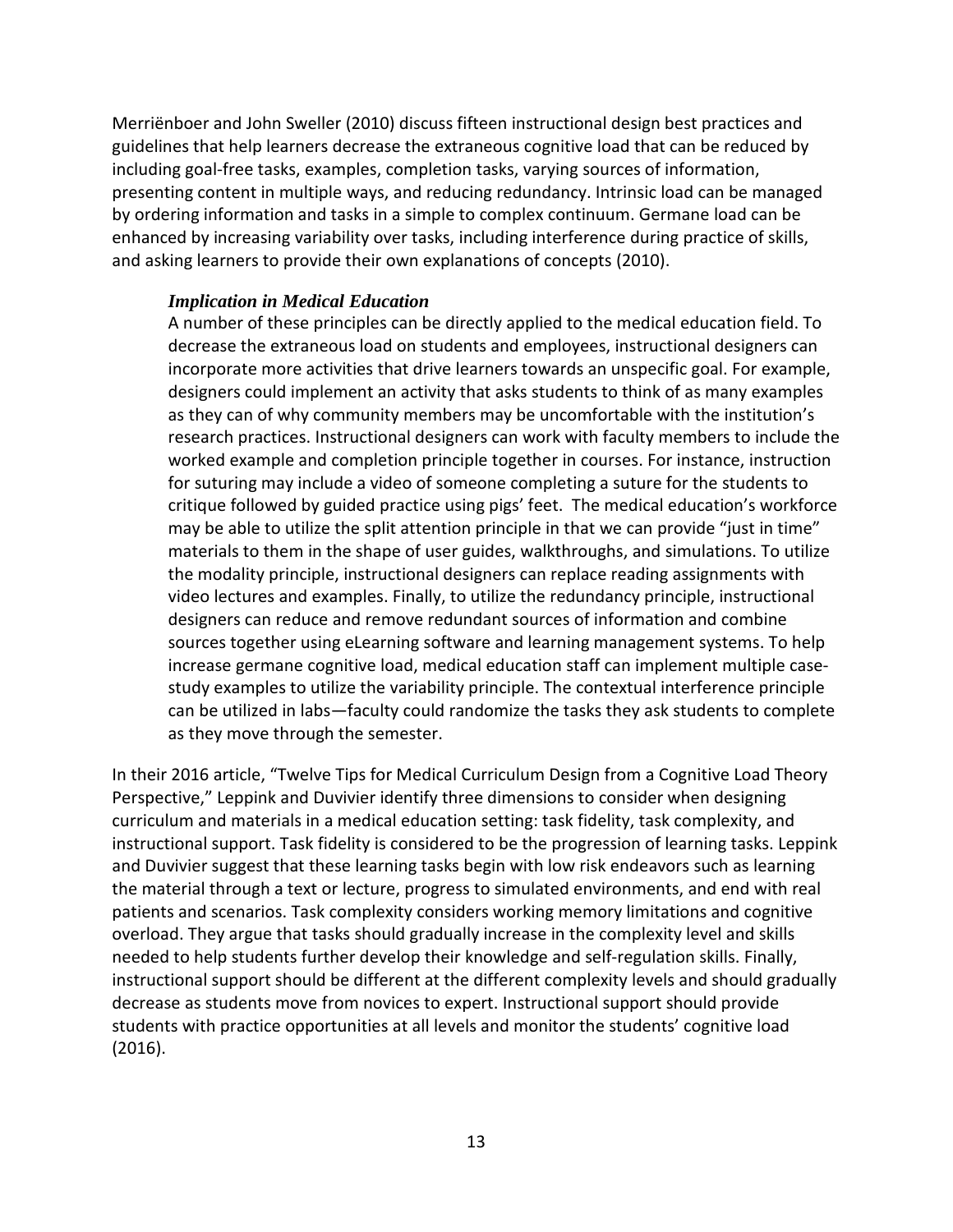Instructional designers and medical education professionals can provide learning activities and materials in line with Leppink and Duvivier's suggestions in many different ways. To help students avoid cognitive overload, instructional designers can work with faculty members to ensure that introductory undergraduate courses concentrate on learning the basics through text, lecture, discussion, various forms of media (infographics, videos, etc.), and low risk simulations (such as practice on medical dummies). As students progress, so should the complexity of the learning tasks. More experienced learners should be given access to simulated tasks in computer models, a simulation center, or practice on cadavers in a slightly more realistic, but still lower risk, environment. Finally, at the end of their education and residency, students should work with real patients. Instructional designers and medical education professionals can work with faculty to ensure that students receive an appropriate level of support at every stage of their education.

# <span id="page-15-0"></span>**Conclusion**

CLT has received an increase in visibility in medical education over the past few years, and with that increased visibility has come a desire to fully understand what CLT means for medical education's students and faculty. CLT's long history and abundance of available research make it a perfect fit for adoption within the medical education community. This article has examined core concepts such as intrinsic, extraneous, and germane cognitive loads; the construction and automation of schemas; and the role and limitations of working and long-term memory. We have reviewed novice-expert differences and have identified strategies for reaching both audiences. Finally, CLT's implications and best practices within the medical education field were examined, identified, and expanded upon. Ultimately, the prior research in CLT was used to identify instructional design strategies for use within the medical education field.

How can CLT help instructional designers and medical education professionals create materials appropriate to their audience? Professionals within these fields should always keep the analysis of learners, development of measureable objectives, and determination of outcomes as best practices. However, instructional support should differ at different complexity levels and should gradually decrease as students move from novice learners to experienced learners. A number of proposed activities, resources, and strategies were proposed here, and these proposed items must be strategically tested within the learner group that would most benefit from them. The table in Appendix A shows some of these proposed items.

Further research should be conducted within the medical education field to further define how the implications and best practices identified here can improve medical students' cognitive load levels and learning experiences.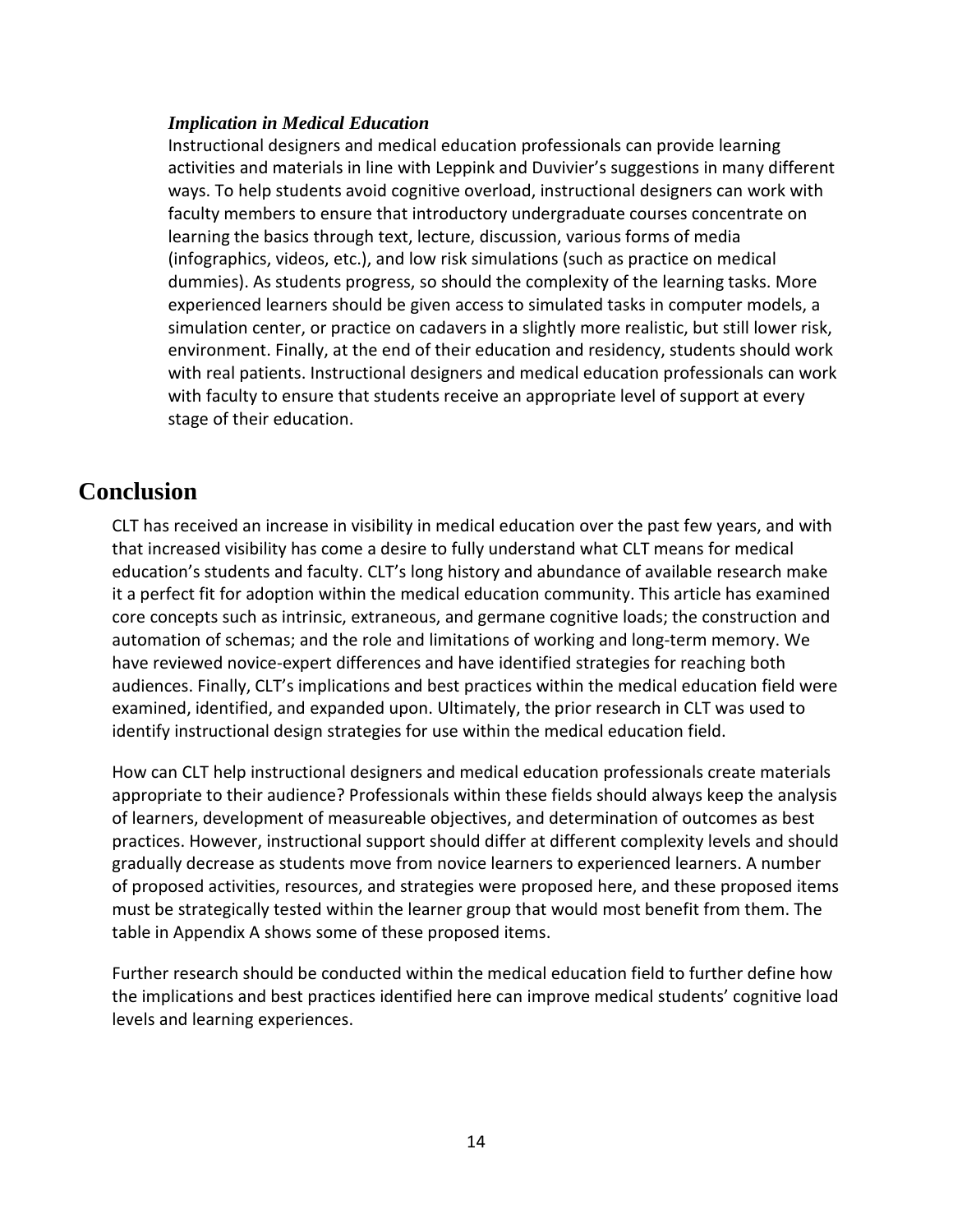# <span id="page-16-0"></span>**Appendix A**

| <b>Novice Learners</b>                     | <b>Experienced Learners</b>                |
|--------------------------------------------|--------------------------------------------|
| Activities                                 | Activities                                 |
| Case Study practice<br>$\circ$             | Simulation practice<br>$\circ$             |
| Simulation practice<br>$\circ$             | Self-directed learning<br>O                |
| Activities that develop schemas<br>$\circ$ | Activities that develop schemas<br>O       |
| Interactive infographics, video<br>$\circ$ | Interactive infographics, video<br>O       |
| <b>Review activities</b><br>$\circ$        | <b>Review activities</b><br>$\circ$        |
|                                            | Student created activities that<br>$\circ$ |
|                                            | pertain to student identified              |
|                                            | areas of improvement                       |
|                                            | Peer teaching, jigsaw<br>O                 |
| Pre-lecture resources                      | Pre-lecture resources                      |
| Lecture notes<br>O                         | Lecture notes<br>O                         |
| Top 5 activities<br>O                      | Top 5 activities<br>O                      |
| Need to know vs. nice to know<br>$\circ$   | Need to know vs. nice to know<br>O         |
| <b>Teaching Strategies</b>                 | <b>Teaching Strategies</b><br>$\bullet$    |
| Include the worked example<br>$\circ$      | Progressive instruction that<br>$\circ$    |
| and completion principle                   | allows learners to take over the           |
| together in courses                        | process                                    |
| Utilize the split attention<br>$\circ$     | Activities that drive learners<br>$\Omega$ |
| principle in that we can provide           | towards an unspecific goal                 |
| "just in time" materials to them           | Progress to simulated<br>O                 |
| in the shape of user guides,               | environments, and end with                 |
| walkthroughs, and simulations              | real patients and scenarios                |
| Replace reading assignments<br>$\circ$     | Tasks should gradually increase<br>$\circ$ |
| with video lectures and                    | in the complexity level and                |
| examples                                   | skills needed to help students             |
| Reduce and remove redundant<br>$\circ$     | further develop their                      |
| sources of information and                 | knowledge and self-regulation              |
| combine sources together using             | skills                                     |
| eLearning software and                     |                                            |
| learning management systems                |                                            |
| Begin with low-risk endeavors<br>$\circ$   |                                            |
| such as learning the material              |                                            |
| through a text or lecture,                 |                                            |
| progress to simulated                      |                                            |
| environments                               |                                            |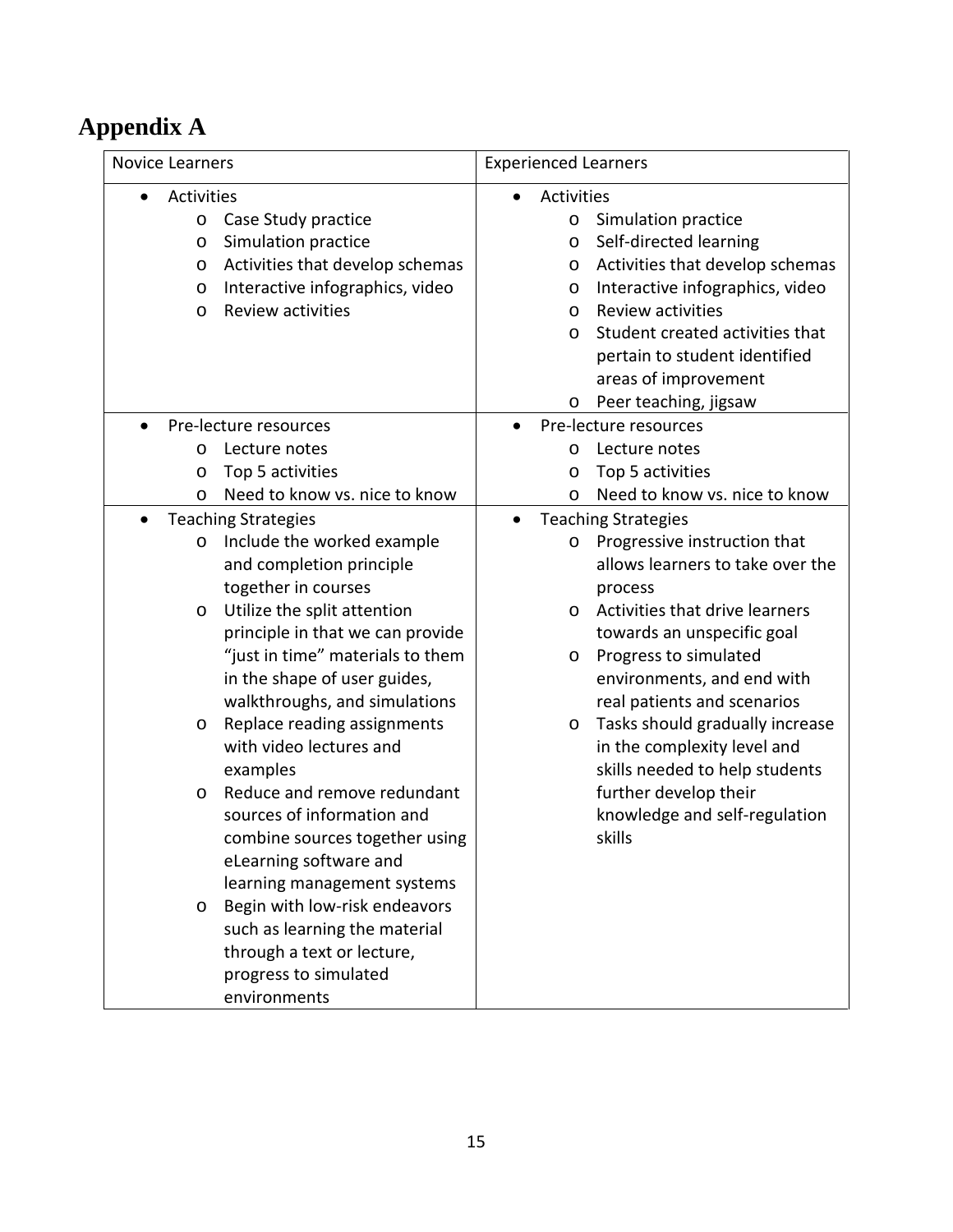#### References

- Cook, M. P. (2006). Visual representations in science education: The influence of prior knowledge and cognitive load theory on instructional design principles. *Science Education, 90*(6), 1073-1091. doi:10.1002/sce.20164
- Gerjets, P., & Scheiter, K. (2003). Goal configurations and processing strategies as moderators between instructional design and cognitive load: Evidence from hypertext-based instruction. *Educational Psychologist, 38*(1), 33-41. doi:10.1207/S15326985EP3801\_5
- Gog, T. v., Ericsson, K. A., Rikers, R. M. J. P. & Paas, F. (2005). Instructional design for advanced learners: Establishing connections between the theoretical frameworks of cognitive load and deliberate practice. *Educational Technology Research and Development, 53*(3), 73-81. doi:10.1007/BF02504799
- Kalyuga, S. (2009). Instructional designs for the development of transferable knowledge and skills: A cognitive load perspective. *Computers in Human Behavior, 25*(2), 332-338. doi:10.1016/j.chb.2008.12.019
- Kaylor, S. K. (2014). Preventing information overload: Cognitive load theory as an instructional framework for teaching pharmacology. *The Journal of Nursing Education, 53*(2), 108. doi:10.3928/01484834-20140122-03
- Leppink, J., & Duvivier, R. (2016). Twelve tips for medical curriculum design from a cognitive load theory perspective. *Medical Teacher, 38*(7), 669-674. doi:10.3109/0142159X.2015.1132829
- Russell, A., & Hannon, D. (2012). A cognitive load approach to learner-centered design of digital instructional media and supporting accessibility tools. *Proceedings of the Human Factors and Ergonomics Society Annual Meeting, 56*(1), 556-560. doi:10.1177/1071181312561116
- Schnotz, W., & Kürschner, C. (2007). A reconsideration of cognitive load theory. *Educational Psychology Review, 19*(4), 469-508. doi:10.1007/s10648-007-9053-4
- Seery, M. K., & Donnelly, R. (2012). The implementation of pre-lecture resources to reduce inclass cognitive load: A case study for higher education chemistry. *British Journal of Educational Technology, 43*(4), 667-677. doi:10.1111/j.1467-8535.2011.01237.x
- Sweller, J. (1994). Cognitive load theory, learning difficulty, and instructional design. *Learning and Instruction, 4*(4), 295-312. doi:10.1016/0959-4752(94)90003-5
- Sweller, J. (2016). Working memory, long-term memory, and instructional design. *Journal of Applied Research in Memory and Cognition, 5*(4), 360-367. doi:10.1016/j.jarmac.2015.12.002
- Sweller, J., van Merriënboer, J., & Paas, F. (1998). Cognitive architecture and instructional design. *Educational Psychology Review, 10*(3), 251-296. doi:1022193728205